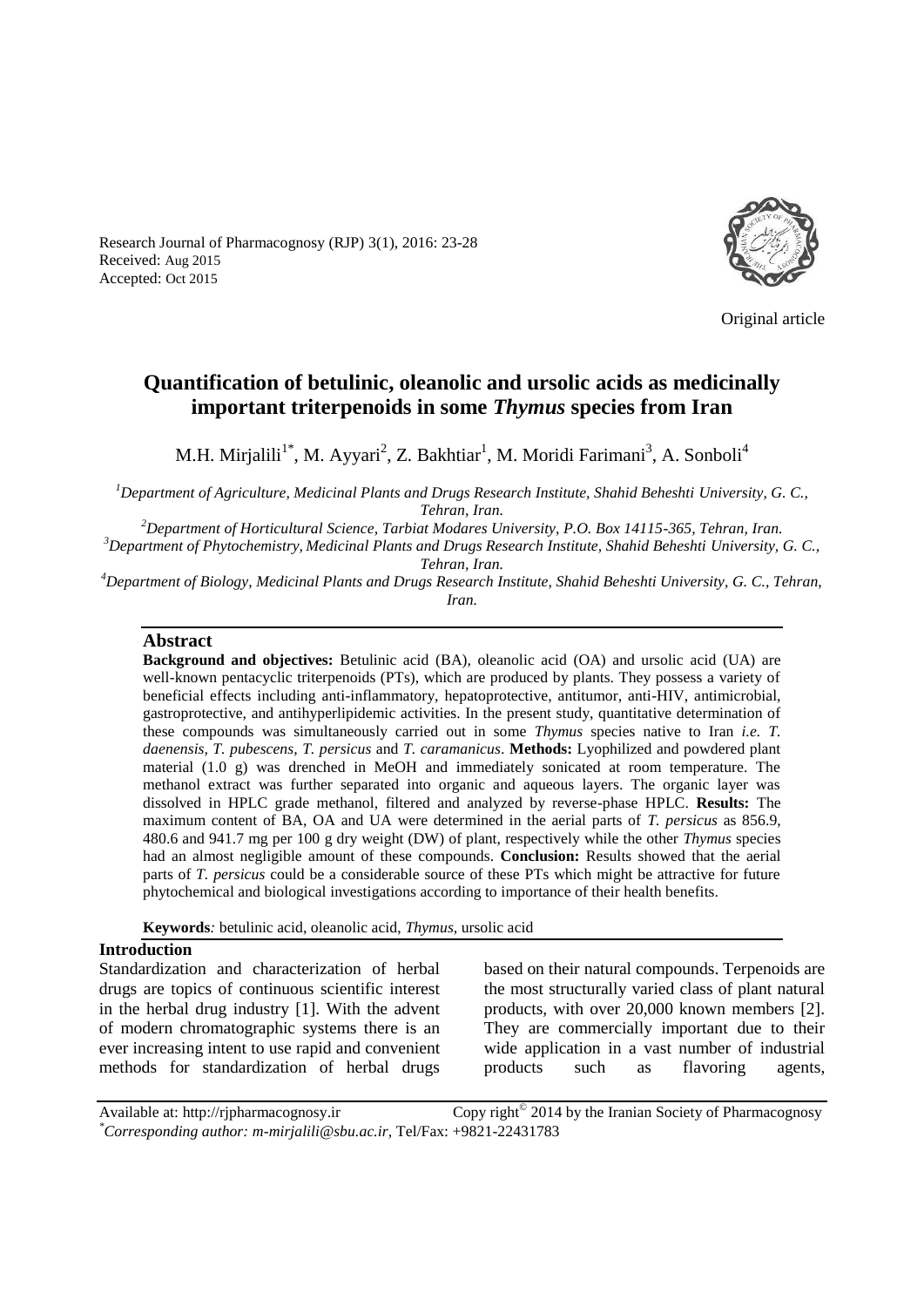pharmaceuticals, perfumes, insecticides and antimicrobial agents [3].

Betulinic acid (3β-hydroxylup-20(29)-en-28-oic acid, BA), oleanolic acid (3β-hydroxyolean-12 en-28-oic acid, OA), and ursolic acid (3βhydroxyurs-12-en-28-oic acid, UA) are highly sought-after pentacyclic triterpenoids (PTs, figure 1) because of their wide spectrum of biological activities. They are most highly regarded for their anti-inflammatory, hepatoprotective, antimicrobial, anti-HIV-1, antiulcer, gastroprotective, hypoglycemic and antihyperlipidemic activities and also for specific cytotoxicity against a variety of tumor cell lines  $[4-7]$ .



PTs naturally occur in the raw plant materials such as berries, leaves, flowers, and fruits. Their content has been previously assayed in *Sambucus chinensis* (Caprifoliaceae) [8], *Doliocarpus schottianus* (Dilleniaceae) [9], *Lycopodium cernuum* (Lycopodiaceae) species (Ericaceae) [11], *Euphorbia microsciadia* (Euphorbiaceae) [12], *Sorbus cashmiriana* (Rosaceae) [13] and *Syzygium aromaticum* (Myrtaceae) [14]. Lamiaceae, one of the most important families among the medicinal plants, has been reported as a wide-ranging source for isolation of free BA, OA and UA besides other compounds [15-17]. So far, isolation and quantitative determination of PTs have been performed in many members of Lamiaceae family such as *Leonurus cardiac* [18], *Ocimum* species [19], *Rosmarinus officinalis*, *Salvia officinalis*, *Satureja montana*, *Salvia sclarea*, *Salvia glutinosa* [20] and *Thymus persicus* [21]. Due to the importance of BA, OA and UA in clinical medicine [4,6], we attempted to simultaneously quantify these compounds in some *Thymus* species which are native to Iran [22]. In the present work, we have examined a previously reported method and have evaluated its specificity, linearity and accuracy for analysis of the three PTs in these *Thymus* species. It might be suggested as an easy, rapid and convenient procedure for characterization of herbal products based on these active important compounds.

#### **Exprimental**

#### *Chemicals*

Standards of BA, OA, and UA were purchased from Sigma (Sigma-Aldrich Corporation, MO, USA). HPLC grade methanol and phosphoric acid of analytical grade were obtained from Merck (Darmstadt, Germany). HPLC grade water was used throughout the analysis.

#### *Plant material*

Aerial parts of wild *T. daenensis*, *T. pubescens*, *T. persicus*, *T. caramanicus* and cultivated *T. vulgaris* were collected at full flowering stage from their natural habitats and cultivated fields in Iran, respectively (table 1). Voucher specimens of the plants were deposited at the Herbarium of Medicinal Plants and Drugs Research Institute (MPH), Shahid Beheshti University, Tehran, Iran.

#### *Extraction and HPLC analysis*

The aerial parts of all tested *Thymus* species were extracted for the HPLC analyses as described before [23]. Lyophilized and powdered plant material (1.0 g) was drenched in MeOH (40 mL) and immediately sonicated at 30% amplitude for 40 min at room temperature.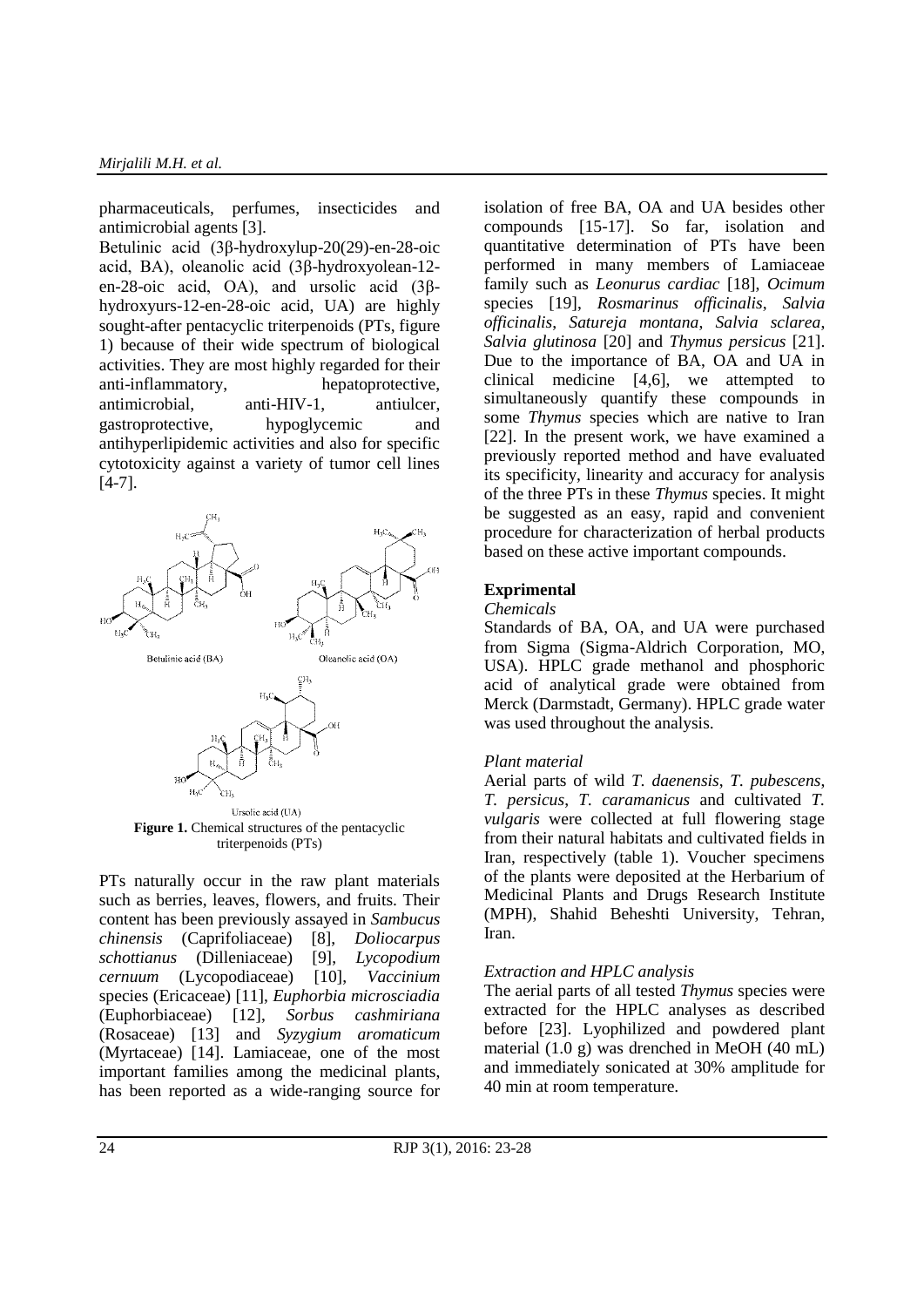*Quantification of pentacyclic triterpenoids in some Thymus species from Iran*

| <i>Thymus</i> species | Collection site   | Latitude (N)    | Longitude (E)   | Altitude (m) | Voucher number  |
|-----------------------|-------------------|-----------------|-----------------|--------------|-----------------|
| T. daenensis          | Semirom, Isfahan  | $31^{\circ}13'$ | 51°46'          | 2360         | <b>MPH-2000</b> |
| T. pubescens          | Mahneshan, Zanjan | 36°36'          | 47°26'          | 2272         | <b>MPH-1999</b> |
| T. persicus           | Baderloo, Takab   | 36°28'          | $47^{\circ}13'$ | 2500         | MPH-1673        |
| T. caramanicus        | Rabar, Kerman     | 29°22'          | 56°49'          | 3048         | MPH-2001        |
| T. vulgaris           | Evin. Tehran      | 35°48'          | 51°23'          | 1785         | <b>MPH-247</b>  |

**Table 1.** Geographic characteristics of the habitat of studied *Thymus* species

The obtained methanol mixture was centrifuged at 10,000 rpm for 10 min. The supernatant was pooled, filtered and concentrated in a rotary evaporator at 40 °C (Heidolph Instruments GmbH, Schwabach Germany). This methanol extract was further separated into organic (30 mL ethyl acetate) and aqueous (30 mL double distilled water) layers. The ethyl acetate layer was dried under reduced pressure in a rotary evaporator at 40 °C. The extract was dissolved in HPLC grade methanol (10 mL), filtered through a Millipore filter (0.45 mm) and stored in a refrigerator until analysis.A Knauer liquid chromatography apparatus consisting of a 1000 Smartline Pump, a 5000 Smartline Manager Solvent Organizer and a 2800 Smartline Photodiode Array Detector was used for the HPLC analysis. Injection was carried out through a 3900 Smartline Autosampler injector equipped with a 100 µL loop. The temperature of the column was controlled with a Jet Stream 2 Plus oven (Knauer, advanced scientific instrument, Berlin, Germany). Separation was achieved on a 25 cm×4.6 mm with a pre-column, Eurospher 100-5  $C_{18}$  analytical column provided by Knauer (Berlin, Germany). Data acquisition and integration was performed with EZchrom Elite software. MeOH-phosphoric acid-water  $(87:0.05:12.95, \quad v/v/v, \quad isocratically)$  was employed as the mobile phase with a flow-rate of 1 mL/min. Peaks were monitored at 210 nm wavelength. Injection volume was 20  $\mu$ L and the temperature was maintained at 25 °C. All injections were repeated three times (*n*=3). System suitability tests were performed according to the earlier reports [23,24] by checking linearity, precision, and recovery of three triterpene acids in the quantification experiment which have been reported in our previous study [21].

# **Results and Discussion**

The simultaneous quantitative HPLC determination of BA, OA and UA in the aerial parts of *T. daenensis*, *T. pubescens*, *T. persicus*, and *T. caramanicus* has been reported here for the first time. According to Wang *et al*. [24], a mobile phase consisting MeOH-phosphoric acidwater (87:0.05:12.95, v/v/v, isocratically) gave symmetrical, sharp peaks at a retention time (RT) of 20.1, 21.9, and 22.9 min for BA, OA and UA, respectively (table 2).

**Table 2.** Standard curves and retention times of triterpene acids

| Compound       | <b>Retention</b><br>time | <b>Standard equation</b>  | $R^2$         |
|----------------|--------------------------|---------------------------|---------------|
| Betulinic acid | 20.1                     | $Y=6953.7416x+1074.3353$  | 0.9991        |
| Oleanolic acid | 219                      | $Y=9623.8718x-22522.2671$ | 0.9994        |
| Ursolic acid   | 22.9                     | $Y=8365.6058x-16086.3008$ | 0.9994        |
|                | $\sim$ $\sim$ $\sim$     | - 2<br>$\cdot$ $\cdot$    | $\sim$ $\sim$ |

*Y* peak area, *x* concentration (mg),  $R^2$  correlation coefficient

Identification of these PTs in extracts was based on the comparison of their retention times with their authentic references, spike of standards and their UV spectra.

Complementary HPLC analysis data were presented in table 2. The maximum content of BA, OA and UA were observed in the aerial parts of *T. persicus* with 856.9, 480.6 and 941.7 mg per 100 g DW of plant, respectively (table 3). The concentration of all the tree triterpenic acids in *T. vulgaris* as a common *Thymus* species was detected much lower than the Iranian endemic *T. persicus*.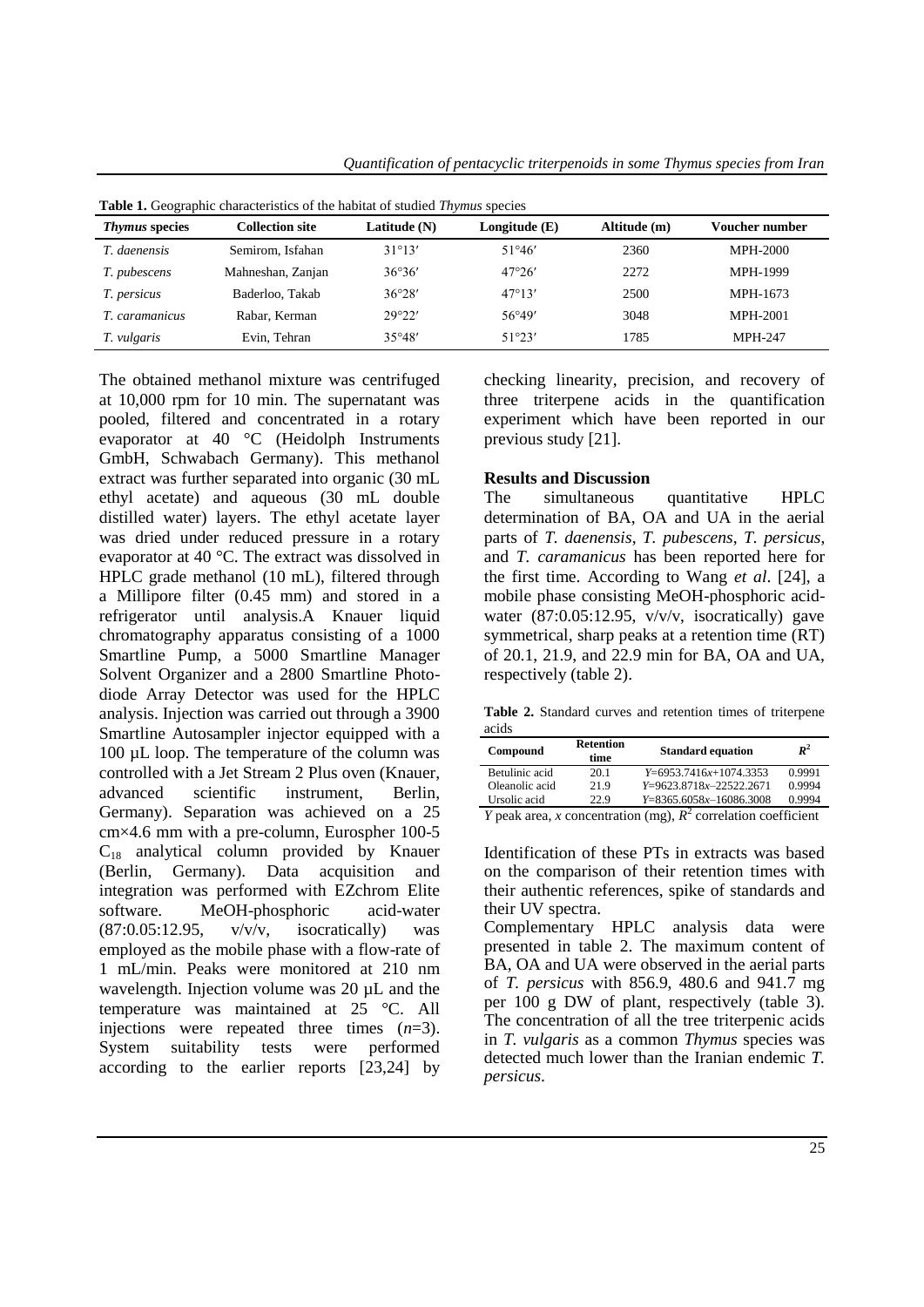*Mirjalili M.H. et al.*

| Name           | Content (mg/100 g $DW{\pm}SD$ ) |                |                    |                |                   |  |  |
|----------------|---------------------------------|----------------|--------------------|----------------|-------------------|--|--|
|                | <i>T. daenensis</i>             | T. pubescens   | <i>T. persicus</i> | T. caramanicus | T. vulgaris       |  |  |
| Betulinic acid | $13.73 + 1.48$                  | $2.37+0.62$    | $856.89 + 10.15$   | $0.88 + 0.28$  | $6.56 + 0.34$     |  |  |
| Oleanolic acid | $14.63+0.44$                    | $14.90 + 0.28$ | $480.64+10.93$     | $16.07+0.73$   | $20.65+1.24$      |  |  |
| Ursolic acid   | $88.21 + 1.68$                  | $41.63+1.32$   | $941.66 + 16.14$   | $76.99 + 1.01$ | $109.53 \pm 1.65$ |  |  |

**Table 3.** Content and recovery percentage of triterpene acids in the aerial parts of some *Thymus* species

SD: standard deviation; *n*=3

Moreover, the high concentration of PTs in the plant material coupled with its consumption suggests *T. persicus* as an important and interesting medicinal plant. Detection and quantification of BA, OA and UA in some members of Lamiaceae by gas chromatographymass spectrometry (GC-MS) have been reported as 0.6% BA, 0.09–0.9% OA, and 0.09–1.6% UA in dried plant materials [20]. Jäger *et al.* [25] studied PTs distribution in various plants and have found that the Lamiaceae family is an especially good source for BA, OA and UA, reaching the highest concentration measured within *Rosmarinus officinalis* leaves. Due to the importance of BA, OA and UA as natural compounds with potent antitumor activity [26,27], there is a need for further investigations on the variations of the compounds within and among wild populations of *T. persicus*. The variations in PTs content in the studied *Thymus* species suggest that the genetic factor plays an important role in the biosynthesis of these compounds. The chemical variation can also be attributed to the environmental factors. Hanover [28] provided evidence that terpene biosynthesis is strongly controlled by genetic factors; he also reported instances of environmental variations in terpene expression under extreme habitat conditions. In this respect, an intensive selection in wild plants is necessary to obtain PTs-rich cultivars for the extraction of these pharmaceutically interesting substances.

Our results showed that *T. persicus* is a valuable source of triterpene acids especially BA, OA and UA. It can provide an ample opportunity to take this plant for extensive research for mass cultivation of plants and enhanced antitumor compounds production through different biotechnological strategies like cell suspension cultures and large scale cultivation in bioreactor system.

## **Acknowledgements**

The authors gratefully acknowledge the Iran National Science Foundation (INSF), Tehran, Iran for financial support (Grant No. 92013885) of this project.

### **Declaration of interest**

The authors declare that there is no conflict of interest. The authors alone are responsible for the content of the paper.

# **References**

- [1] Govindarajan R, Sreevidya N, Vijayakumar M, Thakur M, Dixit VK, Mehrotra S, Pushpangadan P. *In-vitro* antioxidant activity of ethanolic extract of *Chlorophytum borivilianum. Nat Prod Sci.* 2005; 11(3): 165-169.
- [2] Petronelli A, Pannitteri G, Testa U. Triterpenoids as new promising anticancer drugs. *Anticancer Drugs*. 2009; 20(10): 880- 892.
- [3] Martin VJJ, Pitera DJ, Withers ST, Newman JD, Keasling JD. Engineering the mevalonate pathway in *Escherichia coli* for production of terpenoids. *Nat Biotechnol.* 2003; 21(7): 1-7.
- [4] Liu J. Pharmacology of oleanolic and ursolic acid. *J Ethnopharmacol.* 1995; 49(2): 57-68.
- [5] Liu J. Oleanolic acid and ursolic acid: research perspectives. *J Ethnopharmacol.* 2005; 100(1): 92-94.
- [6] Ghaffari Moghaddam M, Ahmad FBH, Samadzadeh-Kermani A. Biological activity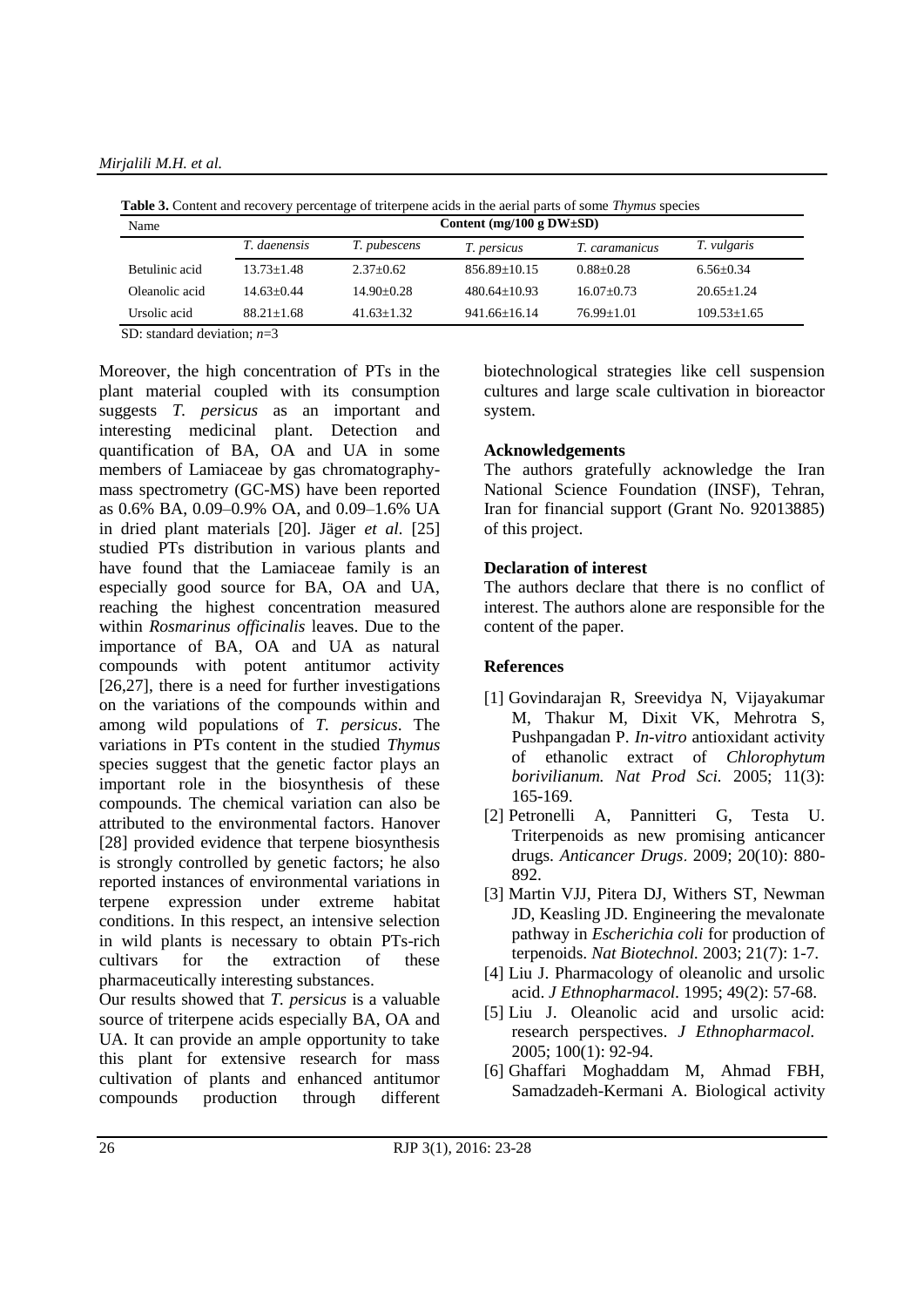of betulinic acid: a review. *Pharmacol Pharm.* 2012; 3(2): 119-123.

- [7] Pertino MW, Lopez C, Theoduloz C, Schmeda-Hirschmann G. 1,2,3-Triazolesubstituted oleanolic acid derivatives: synthesis and antiproliferative activity. *Molecules*. 2013; 18(7): 7661-7674.
- [8] Farina C, Pinza M, Pifferi G. Synthesis and anti-ulcer activity of new derivatives of glycyrrhetic, oleanolic and ursolic acids. *Farmaco.* 1998; 53(1): 22-32.
- [9] de Oliveira BH, Santos CAM, Espindola APDM. Determination of the triterpenoid, betulinic acid, in *Doliocarpus schottianus* by HPLC. *Phytochem Analysis.* 2002; 13(2): 95- 98.
- [10] Zhang Z, ElSohly HN, Jacob MR, Pasco DS, Walker LA, Clark AM. New indole alkaloids from the bark of *Nauclea orientalis*. *J Nat Prod.* 2002; 64(6): 1001-1005.
- [11] Neto CC. Cranberry and its phytochemicals: a review of *in vitro* anticancer studies. *J Nutr.*  2007; 137(1): 186-193.
- [12] Ayatollahi AM, Ghanadian M, Afsharypour S, Abdella OM, Mirzai M, Askari GH. Pentacyclic triterpenes in *Euphorbia microsciadia* with their T-cell proliferation activity. *Iran J Pharm Res.* 2011; 10(2): 287- 294.
- [13] Khan S, Kazmi MH, Ahmed E, Malik A, Sharif A. Phytochemical Studies on *Sorbus cashmiriana*. *J Chem Soc Pakistan.* 2013; 35(1): 130-134.
- [14] Begum S, Siddiqui SBS, Khatoon R, Aftab F. Phytochemical studies on *Syzygium aromaticum* Linn. *J Chem Soc Pakistan.* 2014; 36(3): 512-516.
- [15] Mendes E, Marco JL, Rodríguez B, Jimeno ML, Lobo AM, Prabhakar S. Diterpenoids from *Salvia candelabrum. Phytochemistry.* 1989; 28(6): 1685-1690.
- [16] Tezuka Y, Stampoulis P, Banskota AH, Awale S, Tran KQ, Saiki I, Kadota S. Constituents of the Vietnamese medicinal plant *Orthosiphon stamineus*. *Chem Pharm Bull.* 2000; 48(11): 1711-1719.
- [17] Tan N, Kaloga M, Radtke OA, Kiderlen AF, Oksuz S, Ulubelen A, Kolodziej H. Abietane diterpenoids and triterpenoic acids from *Salvia cilicica* and their antileishmanial activities. *Phytochemistry.* 2002; 61(8): 881- 884.
- [18] Ali MS, Ibrahim SA, Jalil S, Choudhary MI. Ursolic acid: a potent inhibitor of superoxides produced in the cellular system. *Phytother Res.* 2007; 21(6): 558-561.
- [19] Silva MGV, Vieira IGP, Mendes FNP, Albuquerque IL, dos Santos RN, Silva FO, Morais SM. Variation of ursolic acid content in eight *Ocimum* species from northeastern Brazil. *Molecules.* 2008; 13(10): 2482-2487.
- [20] Razboršek MI, Voncina DB, Dolecek V, Voncina E. Determination of oleanolic, betulinic and ursolic acid in Lamiaceae and mass spectral fragmentation of their trimethylsilylated derivatives. *Chromatographia.* 2008; 67(5): 433-440.
- [21] Bakhtiar Z, Mirjalili MH, Sonboli A, Moridi Farimani M, Ayyari M. *In vitro* propagation, genetic and phytochemical assessment of *Thymus persicus* – a medicinally important source of pentacyclic triterpenoids. *Biologia*. 2014; 69(5): 594-603.
- [22] Jalas J. *Thymus*. In: *Flora Iranica*, Vol 150, K. H. Rechinger Ed., New York: Springer, 1982.
- [23] Srivastava P, Chaturvedi R. Simultaneous determination and quantification of three pentacyclic triterpenoids-betulinic acid, oleanolic acid, and ursolic acid-in cell cultures of *Lantana camara* L. *In Vitro Cell Develop Biol Plant.* 2010; 46(6): 549-557.
- [24] Wang H, Wang Z, Gio W. Comparative determination of ursolic acid and oleanolic acid of *Macrocarpium officinalis* (Sieb. et Zucc.) Nakai by RP-HPLC. *Ind Crop Prod.* 2008; 28(3): 328-332.
- [25] Jäger S, Trojan H, Kopp T, Laszczyk MN, Scheffler A. Pentacyclic triterpene distribution in various plants-rich sources for a new group of multi-potent plant extracts. *Molecules.* 2009; 14(6): 2016-2031.